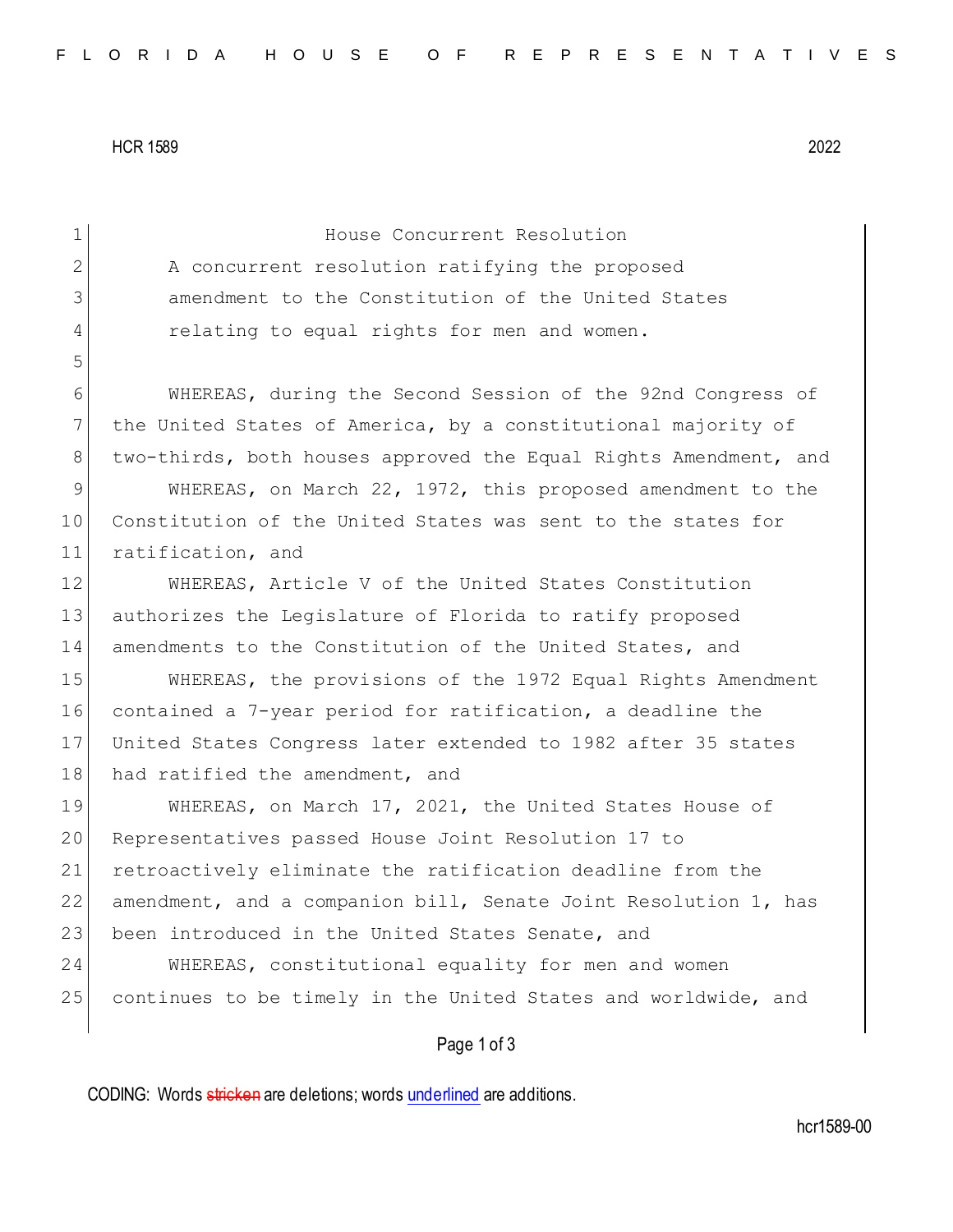## HCR 1589 2022

26 many other nations have achieved constitutional equality for men 27 and women, NOW, THEREFORE, 28 29 Be It Resolved by the House of Representatives of the State of 30 Florida, the Senate Concurring: 31 32 That the proposed amendment to the Constitution of the 33 United States set forth below is ratified by the Legislature of 34 the State of Florida. 35 | The contract of the contract of the contract of the contract of the contract of the contract of the contract of the contract of the contract of the contract of the contract of the contract of the contract of the contr 36 "SECTION 1. Equality of rights under the law shall not be 37 denied or abridged by the United States or by any State on 38 account of sex. 39 "SECTION 2. The Congress shall have the power to enforce, 40 by appropriate legislation, the provisions of this article. 41 "SECTION 3. This amendment shall take effect two years 42 after the date of ratification." 43 44 BE IT FURTHER RESOLVED that certified copies of the 45 foregoing preamble and resolution be immediately forwarded by 46 the Secretary of State of the State of Florida, under the Great 47 Seal of this state, to the President of the United States, the 48 Secretary of State of the United States, the President of the 49 Senate of the United States, the Speaker of the House of 50 Representatives of the United States, and the Administrator of

## Page 2 of 3

CODING: Words stricken are deletions; words underlined are additions.